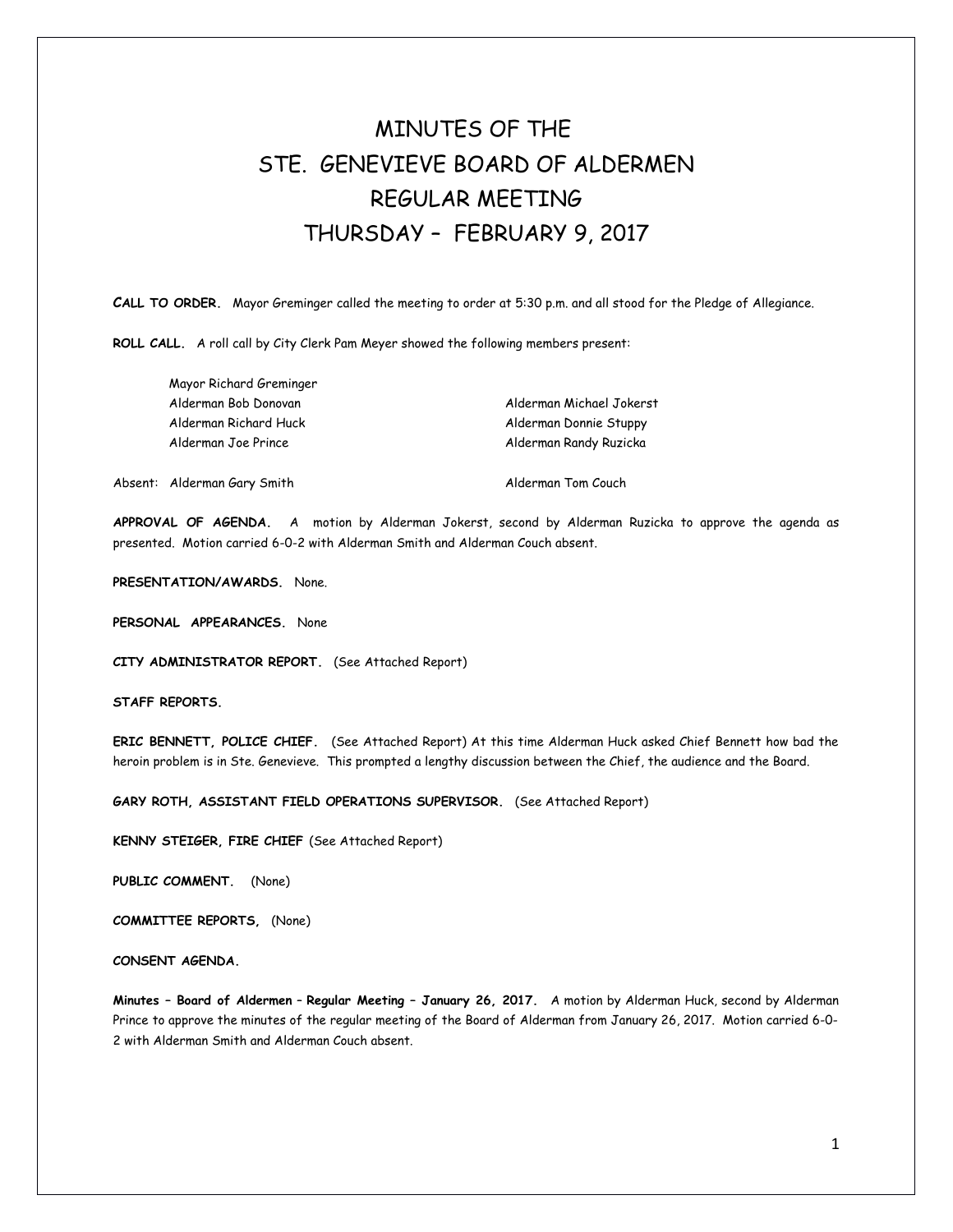**Minutes – Board of Aldermen – Closed Session – January 26, 2017.** A motion by Alderman Prince, second by Alderman Ruzicka to approve the minutes of the closed session of the Board of Aldermen meeting of January 26, 2017. Motion carried 6-0-2 with Alderman Smith and Alderman Couch absent.

**PUBLIC HEARING. The Mayor and Board of Aldermen of the City of Ste. Genevieve, Missouri will hold a public hearing to discuss an amendment of the Historic Preservation Ordinance regarding the placement of vending machines in the Historic District.** Mayor Greminger opened the public hearing at 6:01 p.m. At this time, Carla Bullock, Community Development Director addressed the Mayor and Board of Aldermen concerning the abandonment of vending machines in the Historic District. Ms. Bullock reported that the Bill proposed by Ward 1 Alderman Smith went before the Heritage Commission, who approved it unanimously at their January 27<sup>th</sup> meeting. The Planning and Zoning Commission met on February 2<sup>nd</sup> and voted unanimously not to approve it. Ms. Bullock stated that currently there is only one machine located in the historic district and that is in front of 130 N. Main Street. After discussion and debate from the Aldermen it was decided that a ban may not be necessary but some type of control over where they are placed at to make sure that they do not impede the traffic on the sidewalk or handicap accessibility. Mayor Greminger closed the public hearing at 6:14 p.m.

## **OLD BUSINESS**

**BILL NO. 4134. AN ORDINANCE APPROVING A BUDGET AMENDMENT TO THE CITY OF STE. GENEVIEVE FISCAL YEAR 2017 BUDGET RELATING TO THE GENERAL FUND BUDGET #10, DEPARTMENT #16 POLICE. 2nd READING.** A motion by Alderman Jokerst, second by Alderman Prince, Bill No. 4134 was placed on its second and final reading, read by title only, considered and passed by a roll call vote as follows: Ayes: Alderman Richard Huck, Alderman Joe Prince, Alderman Bob Donovan, Alderman Randy Ruzicka, Alderman Mike Jokerst and Alderman Donald Stuppy. Nays: None Absent: Alderman Gary Smith and Alderman Tom Couch Motion carried 6-0-2. Thereupon Bill No. 4134 was declared Ordinance No. 4077 signed by the Mayor and attested by the City Clerk.

## **NEW BUSINESS.**

**BILL NO. 4140. AN ORDINANCE APPROVING A BID PROPOSAL FROM SENTINEL EMERGENCY SOLUTIONS, ARNOLD, MISSOURI FOR THE PURCHASE OF NINE (9) TURN OUT GEAR IN AN AMOUNT NOT TO EXCEED \$19,431.00 AND AMENDING THE RURAL FIRE FUND BUDGET #60. 1st READING.** A motion by Alderman Stuppy, second by Alderman Prince, Bill No. 4140 was placed on its first reading, read by title only, considered and passed with a 6-0-2 vote of the Board of Aldermen with Alderman Couch and Alderman Smith absent. A motion by Alderman Prince, second by Alderman Stuppy to proceed with the second reading of Bill no. 4140. Motion carried 6-0-2 with Alderman Smith and Alderman Couch absent. A motion by Alderman Jokerst, second by Alderman Prince, Bill No. 4140 was placed on its second and final reading, read by title only, considered and passed by a roll call vote as follows: Ayes: Alderman Richard Huck, Alderman Joe Prince, Alderman Bob Donovan, Alderman Randy Ruzicka, Alderman Mike Jokerst and Alderman Donald Stuppy. Nays: None Absent: Alderman Gary Smith and Alderman Tom Couch Motion carried 6-0-2. Thereupon Bill No. 4140 was declared Ordinance No. 4078 signed by the Mayor and attested by the City Clerk.

**BILL NO. 4141. AN ORDINANCE AUTHORIZING THE MAYOR TO SIGN A CONTRACT FOR STREET LIGHTING AND ELECTRIC SERVICE WITH CITIZENS ELECTRIC CORPORATION. 1st READING.** A motion by Alderman Prince, second by Alderman Ruzicka, Bill No. 4141 was placed on its first reading, read by title only, considered and passed with a 6-0-2 vote of the Board of Aldermen with Alderman Couch and Alderman Smith absent.

**BILL NO. 4142. AN ORDINANCE APPROVING A BUDGET AMENDMENT TO THE CITY OF STE. GENEVIEVE FISCAL YEAR 2017 BUDGET RELATING TO THE SEWER FUND #031. 1st READING.** A motion by Alderman Jokerst, second by Alderman Prince, Bill No. 4142 was placed on its first reading, read by title only, considered and passed with a 6-0-2 vote of the Board of Aldermen with Alderman Couch and Alderman Smith absent.